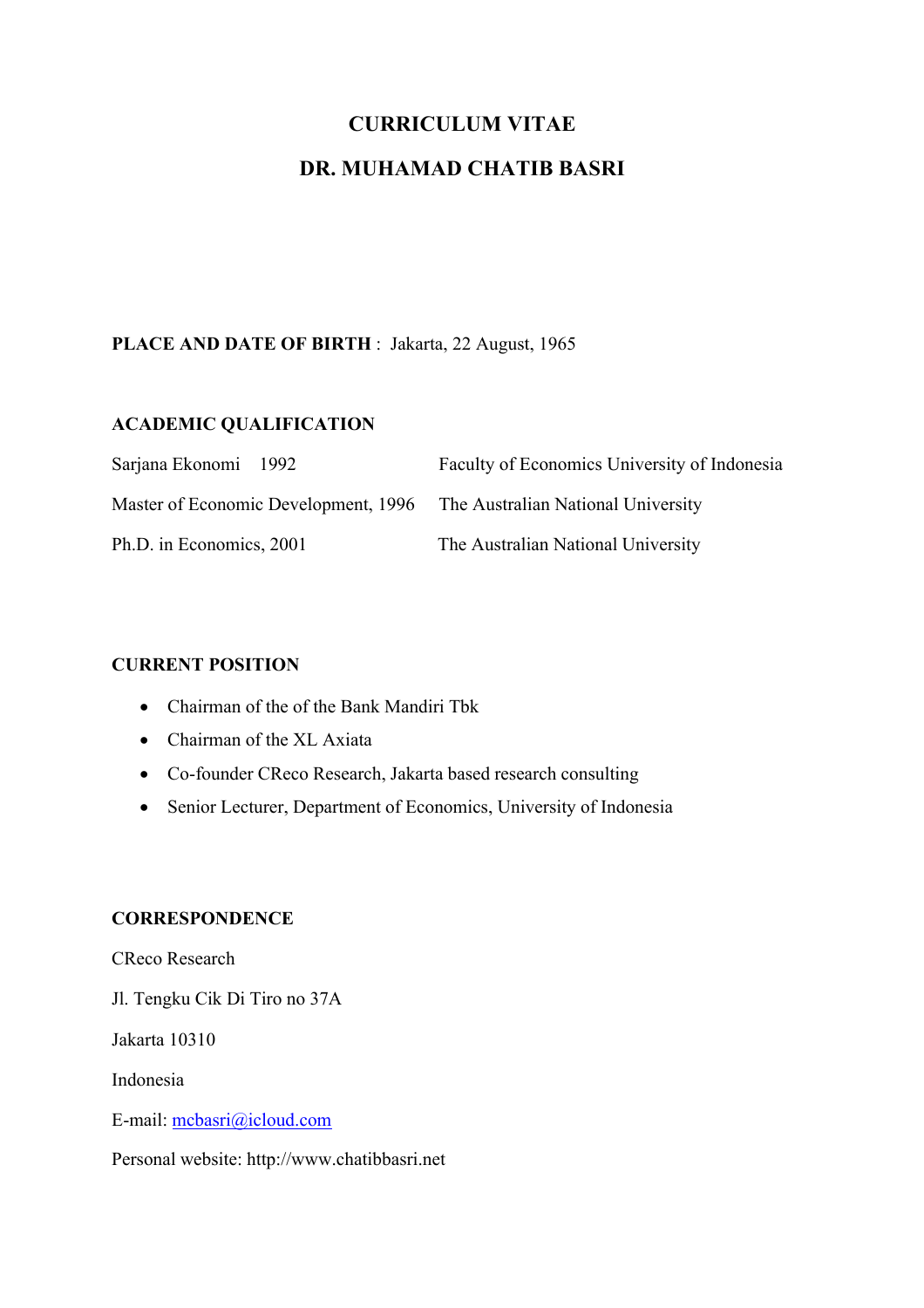#### **EXPERTISE**

- International Trade
- Macroeconomics
- Political Economy

## **WORKING EXPERIENCE AND AFFILIATION**

#### **ROLE IN THE GOVERNMENT**

- Minister of Finance of Republic of Indonesia, 2013- 2014
- Chairman of the Investment Coordinating Board, Republic of Indonesia, 2012- 2013
- Vice Chairman of the National Economic Committee of the President of the Republic of Indonesia, 2010-2012
- Special Adviser to the Minister of Finance of the Republic of Indonesia,  $2006 2010$
- Sherpa, of the President of the Republic of Indonesia, Dr. Susilo Bambang Yudhoyono in the G-20 summit in Washington, November 2008
- Deputy Minister of Finance of the Republic of Indonesia for G-20, 2006-2010
- Member of Advisory team to the Indonesian National Team on International Trade Negotiation , 2005- 2012
- Advisor to the Coordinating Minister for Economic Affairs of the Republic of Indonesia, 2004 –2005

#### **ROLE IN SCHOLARLY WORKS AND INTERNATIONAL ORGANIZATIONS**

- Member of Group Eminent Personalities of the OECD Development Centre (2021-)
- Member of the High Level Advisory Group on Sustainable and Inclusive Recovery and Growth convened by the World Bank and the IMF (2021-)
- Ash Centre Senior Fellow, Harvard Kennedy School, (2015-2016)
- Member of The World Bank Advisory Council on Gender and Development, 2016 –
- Leadership Fellow at the Centre on Global Transformation, University of California San Diego (2016)
- The Thee Kian Wie Distinguished Visiting Professor, at the Australian National University (2016-2017)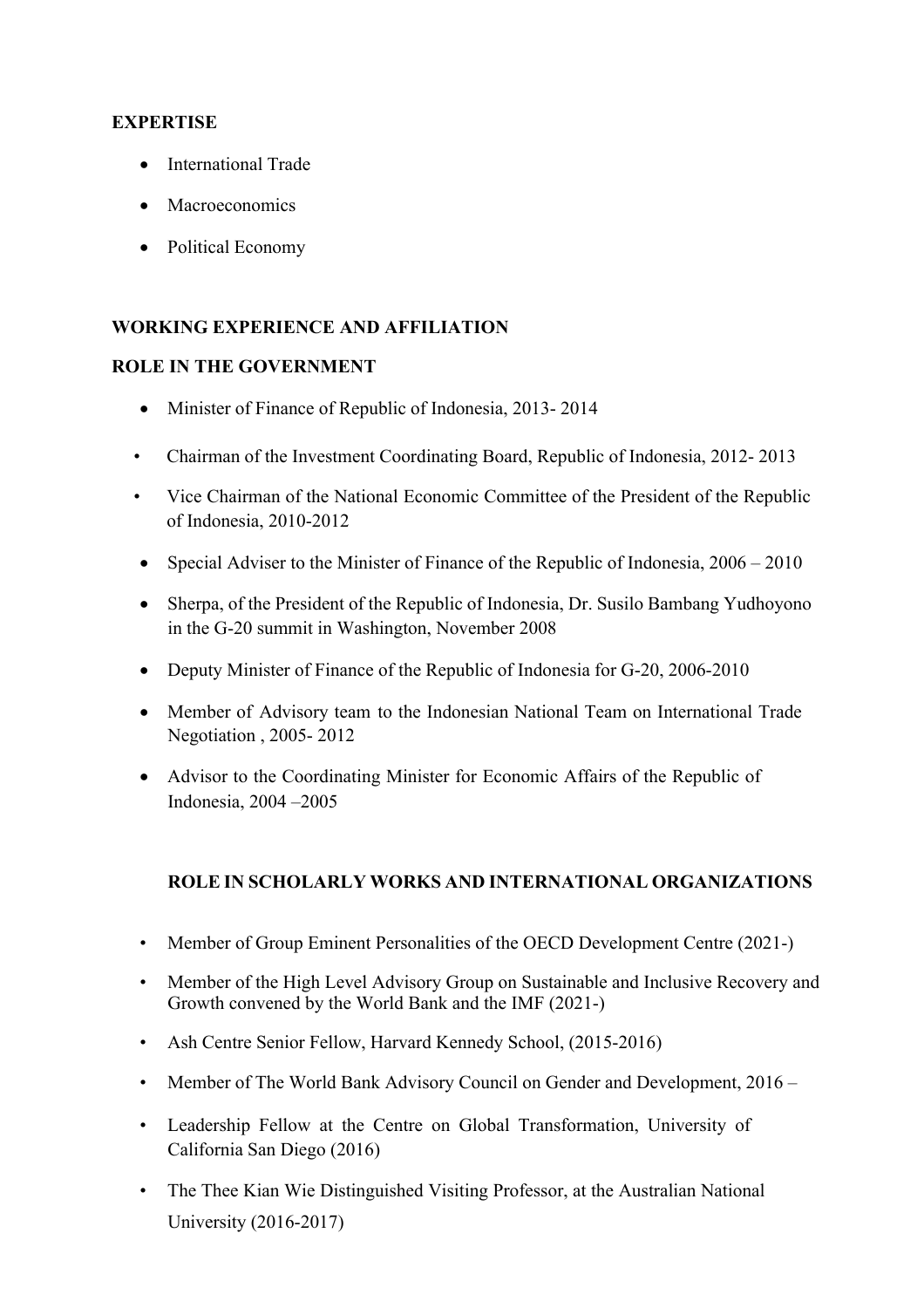- Member of the Advisory Board of Centre for Applied Macroeconomic Analysis at the Australian National University, 2016-
- The NTUC Professor of Internasional Economic Relations, RSIS, Nanyang Technological University, Singapore (August 2016)
- Adjunct Fellow, The Australian National University, 2012-
- Advisor to the Development Economics Vice Presidency (DEC) Evaluation Panel, the World Bank, 2015 (Trevor Manuel, Montek Ahlualia, Muhamad Chatib Basri and Okonjo-Iweala, Ngozi N)
- Member of the High Level Trade Expert Group, co-chaired by Jagdish Bhagwati and Peter Sutherland, 2010-2011. The report was launched in Davos, January 2011 by President Yudhoyono (Indonesia), Prime Minister Cameron (UK) and Chancellor Merkel (Germany)
- Member of Independent Regional Advisory Group for Asia Pacific, International Monetary Fund (IMF), 2010-2012
- Senior Lecturer, Department of Economics, University of Indonesia, 1992-
- Chairman of the Institute for Economic and Social Research, 2005-2009
- Member of The Terrestrial Carbon Group
- Member of forecasting Panel, Pacific Economic Outlook Forecasters, 2004 2007
- Member of Advisory Team to the Indonesia-Japan Joint Forum on Investment, 2005
- Associate Director for Research, the Institute for Economic and Social Research, Faculty of Economics University of Indonesia (LPEM FEUI), Jakarta, Indonesia, December 2001 – April 2004
- Visiting Research Fellow at the Institute of South East Asian Studies, Singapore, 2001
- Lecturer for Faculty of Economics University of Indonesia, 1995 present
- Research Assistant at the Department of Economics, Research School of Pacific and Asian Studies, Australian National University, 1994-2001

#### **ROLE IN THE PRIVATE SECTORS**

- Chairman of the Indonesia Infrastructure Finance. Dec, 2014-Dec 2019
- Independent Commissioner for PT Astra Internasional, 2015-Dec 2019
- Independent Commissioner for PT Indika Energy Tbk, 2015-Dec 2019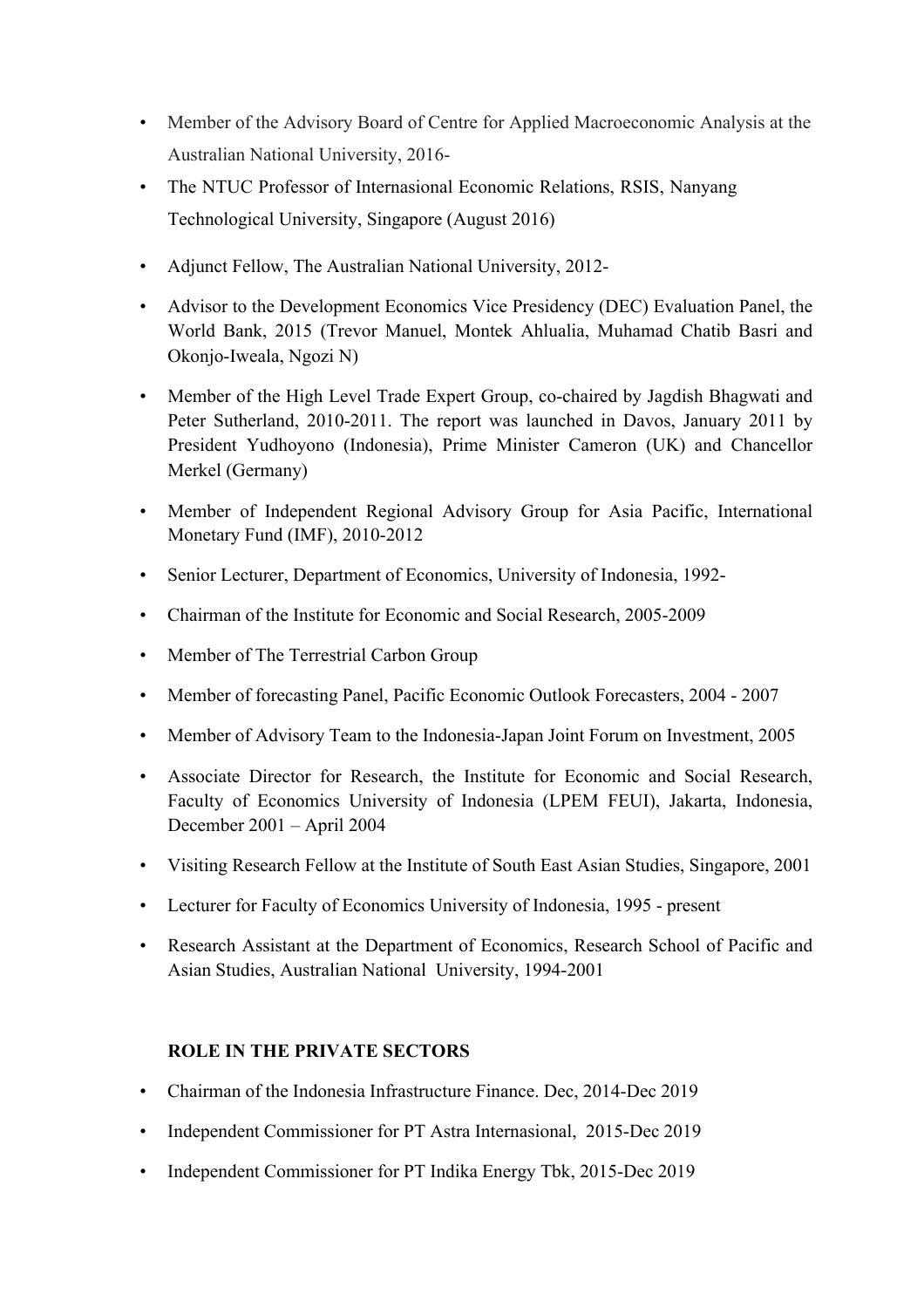- Independent Non Executive Director Axiata Group Berhad, Malaysia, 2015-Dec 2019
- President Comissioner for PT XL-Axiata, TBK, 2015-
- Chairman of Kliring Penjaminan Efek Indonesia, 2019-Dec 2019
- Independent Commissioner for PT Semen Gresik, 2011-2012
- Independent Commissioner for PT Astra Otoparts, 2005-2012
- Member of Asia Pacific Advisory Board of Toyota Motor Corporation, 2010 -2012
- Senior Partner and Co-Founder CReco Consulting, a Jakarta Based consulting firm, 2010-2012 (2012-2014 on leave)

#### **MEMBER OF ADVISORY BOARD/COUNCIL**

- Member of the Governing Board the Lee Kuan Yew School of Public Policy, the National University of Singapore (2021-)
- Member of the Honorary Board, Bank Indonesia Institute, 2016 2020
- Member of The Program Committe of the Internasional Economic Association World Congres in Mexico, 2017 and World Congres in Indonesia 2020
- Member of Editorial Board, Asian Economic Policy Review, Japan Center for Economic Research
- Member of the Global Advisory Board, Global Summitry Journal, Oxford University Press.
- Steering Committee of Pacific Trade and Development (PAFTAD)
- Member of International Advisory Board of Bulletin of Indonesian Economic Studies, the Australian National University
- Member of The Advisory Group to the Harvard Kennedy School Indonesia Program , 2011-2012.
- Council of Fellows of the East Asian Economic Association
- Member of Editorial Board of Economics and Finance, Faculty of Economics University of Indonesia
- Member of the Internasional Advisory Panel of the Institute of South East Asia Studies, Singapore, 2015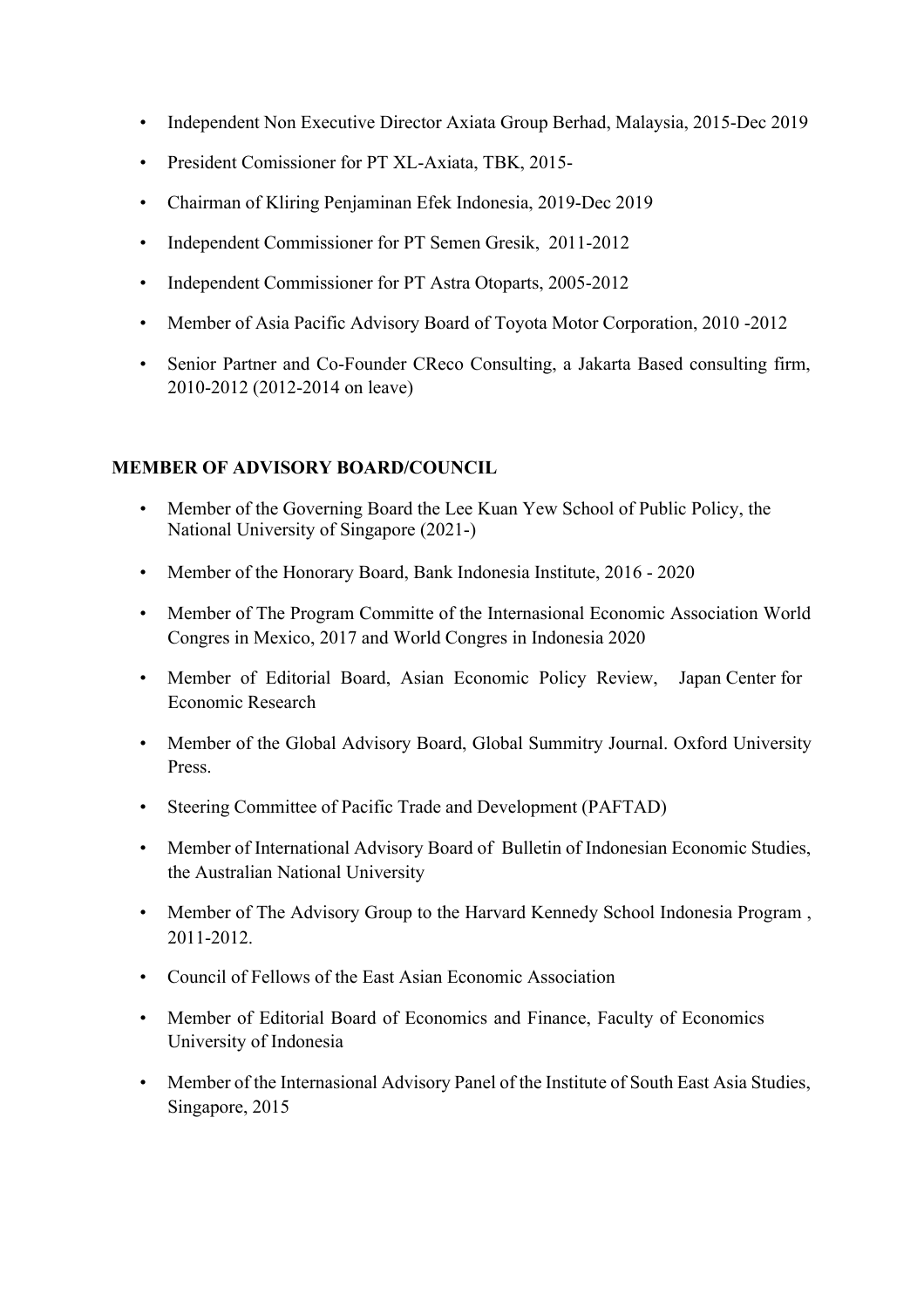#### **RESEARCH ACTIVITIES**

- Asian Development Bank, Policies to Meet Global Economic Challenges-Asia's Perspective (2011), Consultant to the ADB Manila, Philippines.
- Asian Development Bank, Engagement in Middle Income Countries, ADB (2010), Consultant to the ADB Manila, Philippines.
- Managing Openness : Outward Oriented Growth Strategy after the Crisis, World Bank (2010), Consultant to the World Bank, Washington DC, USA.
- Trade, Aid and Development in Indonesia, Aus Aid (2010), Consultant to the Aus Aid, Canberra, Australia
- Social Protection Policy in Indonesia, Asian Development Bank, (2010). Consultant to the ADB Manila, Philippines.
- Enhancing Social Protection Initiatives in Developing Member Countries, Asian Development Bank, (2009). Consultant to the ADB, Manila, Philippines.
- Growth Performance and Sustainability in Brazil, China, Indonesia and South Africa, OECD, (2009). Consultant to the OECD, Paris, France.
- OECD report on Indonesia, the OECD Economics Department for the Special Country Seminar of June, OECD, (2008). Consultant to the OECD, Paris, France.
- Joint Study Free Trade Agreement Between Indonesia and Australia (2008). Consultant to the Ministry of Trade, Republic of Indonesia
- USAID/INDONESIA Economic Growth Sector Assessment, US AID (2008), Consultant to the USAID, Jakarta.
- The studies on Services Trade Related Development Strategies on Tourism and Construction Worker. Consultant to the UNCTAD, Geneva, Switzerland.
- Trade Policy in Indonesia, with special reference to Non Agriculture Market Access, World Bank (2004). Consultant to the World Bank, Washington DC, USA
- The impact of trade liberalization on poverty, LPEM and JICA (2004), Jakarta.
- The impact of electricity deficiencies on the Indonesian economy, LPEM-FEUI and PLN (The State Owned Electricity Company), (2003), Jakarta.
- Redefining the Borders Between Public and Private in Southeast Asia: Malaysia, Philippines, Vietnam, Thailand and Indonesia' The University of Sydney, Research Institute of Asia and the Pacific (2002). Consultant for the research conducted by he University of Sydney, Research Institute of Asia and the Pacific. Sydney, Australia.
- Macroeconometric model for Indonesia, LPEM FEUI. Jakarta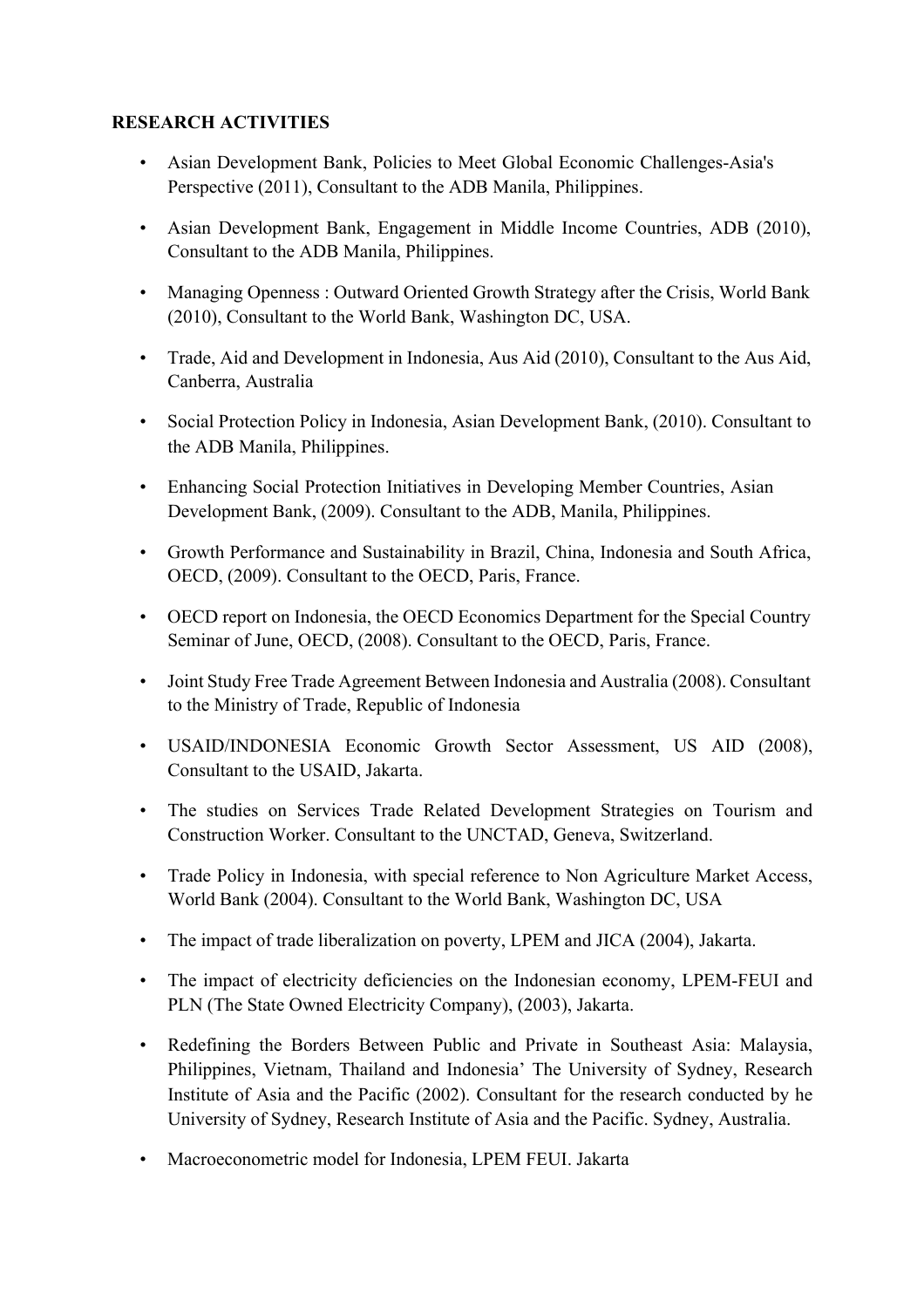- Indonesian Macroeconomic review, on going research, LPEM FEUI. Jakarta
- Study on the Indonesian Manufacturing Export Product, LPEM FEUI and Department of Trade, 2001, Jakarta
- Study on Indonesian Cloves: Prospect of Production, Consumption and Trade Regulation, LPEM FEUI and Department of Trade, 1992, Jakarta
- Study on Medium Term Prospect of Indonesian economy, LPEM FEUI and PT. Bank BNI, 1993, Jakarta
- Study on Regional Macroeconomic Model, LPEM FEUI and National Planning Agency (Bappenas) 1993, Jakarta
- Study on the Demand for International Telecommunication Connections, LPEM FEUI and PT. Indosat, 1993 , Jakarta

### **CONSULTANCY**

I have acted as a consultant to the Internasional Monetary Fund (IMF), World Bank , Asian Development Bank (ADB), the AUSAID, the USAID, United Nation Conference on Trade and Development (UNCTAD), Organization for Economic Co-operation and Development (OECD), Indonesian Government (Ministry of Finance, National Planning Agency, Ministry of Trade, Ministry of Economic Affairs)

#### **PUBLICATIONS**

- **Basri, M. Chatib, Mayara Felix, Rema Hanna, Benjamin A. Olken (2021)," Tax Administration vs Tax Rates: Evidence from Corporate Taxation in Indonesia"** *American Economic Review 111 (12) pp. 3827-3871, December 2021.*
- **Basri, M. Chatib and Hal Hill, (2020) " Making Economic Policy in a Democratic Indonesia: The First Two Decades" in** *Asian Economic Policy Review***,**
- •

•

- **Basri, M. Chatib and Hal Hill, (2020) "The Southeast Asian Economies in the Age of Discontent", in Asian Economic Policy Review,**
- **Basri, M. Chatib (2019), "The Role of AIIB in the 'New Normal" Era for Indonesia and ASEAN", in** *Global Policy***, Vol 10, 4, November 2019**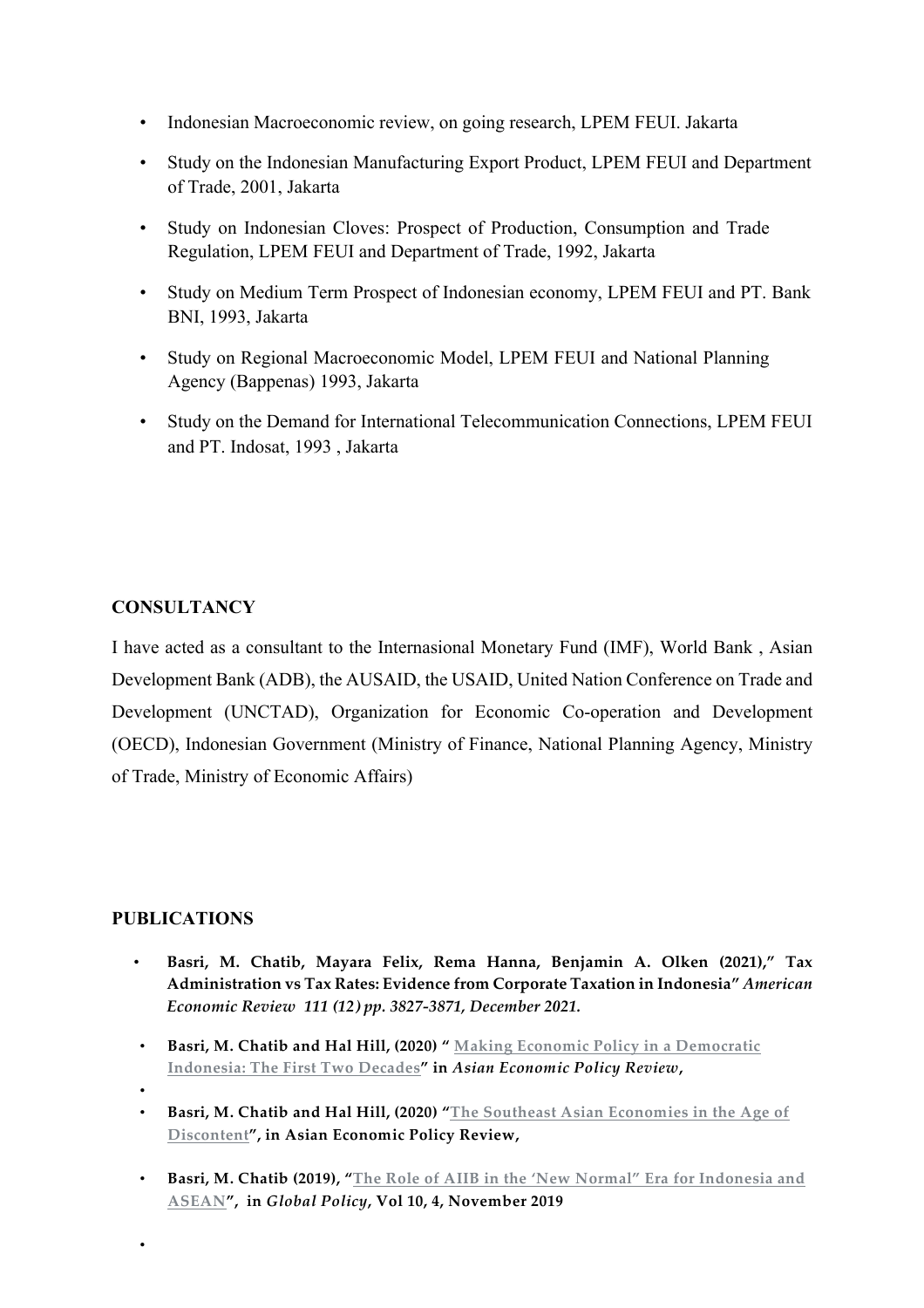- **Basri, M. Chatib, Mayara Felix, Rema Hanna, Benjamin A. Olken (2019), "Tax Administration Vs. Tax rates: Evidence from Corporate Taxation in Indonesia",** *NBER Working Paper W26150*
- **Basri, M. Chatib (2018) " Twenty Years After the Financial Crisis", in Luis E. Bruer, Jaime Guajardo, Tidane Kinda (eds.),** *Realizing Indonesia's Economic Potential.* **International Monetary Fund**
- Basri, M. Chatib, 2017, " India and Indonesia: Lessons Learned from the 2013 Taper Tantrum, *Bulletin of Indonesian Economic Studies*, Vol. 53, No.2, pp.137-60
- Basri, M. Chatib, 2017, "Reform in an Imperfect World: the Case of Indonesia", *Asian Pacific Economic Literature*, 3 (2), pp.3-18
- Basri, M. Chatib (2016), "The Fed's Tapering Talk: Short Statement's Long Impact on Indonesia", *Ash Centre Occasional Papers Series, Harvard Kennedy School*, June 2016
- Basri, M Chatib, Sjamsu Rahardja and Syarifah Namira Fitrania (2016), " Not a Trap, but Slow Transition: Indonesia's pursuit to high income status", *Asian Economic Paper* Vol, 15, No.: 2(MIT Press)
- Basri, M. Chatib, 2015, " How Can the IMF benefit Asian Economies", *Bretton Woods the Next 70 Years* Marc Uzan (ed.). Reinventing Bretton Woods Committee.
- Basri, M. Chatib, 2014" A Tale of the Two Crises: Indonesia's Political Economy", in TJ Pemple and Keichi Tsunekawa (eds)., *Two Crises Different Outcome*, Cornell: Cornell University Press.
- M. Chatib Basri and Arianto Patunru (2012), "How to Keep Trade Policy Open: the case of Indonesia', *Bulletin Indonesian Economic Studies,* Vol 48, 2, pp 191-208
- Sangsubhan, Kanit and M. Chatib Basri, 2012, "Global Financial Crisis and ASEAN: Fiscal Policy Response in the Case of Thailand and Indonesia", *Asian Economic Policy Review*, Vol. 7, No. 2.
- Basri, M. Chatib, 2012, "Indonesia Role in the World Economy: Sitting on the fence, in (Anthony Reids. ed), *Indonesia Rising: The Repositioning of Asia's Third Giant*. Singapore: Institute for Southeast Asian Studies
- Basri, M. Chatib and Sjamsu Rahardja, 2012, " Mild Crisis, Half Hearted Stimulus: Indonesia During the GFC", in Takatoshi Ito and Friska Parulian (eds.) Assessment on the Impact of Stimulus, Fiscal Transparency and Fiscal Risk , published by Economic Research Institute for ASEAN and East Asia (ERIA)
- Patunru, Arianto and M. Chatib Basri, 2011, " The Political Economy of Rice and Fuel Manufacturing', in (Aris Ananta and Richard Barichello eds.), Poverty and Global Recession in Southeast Asia. Singapore: Institute of Southeast Asia Studies.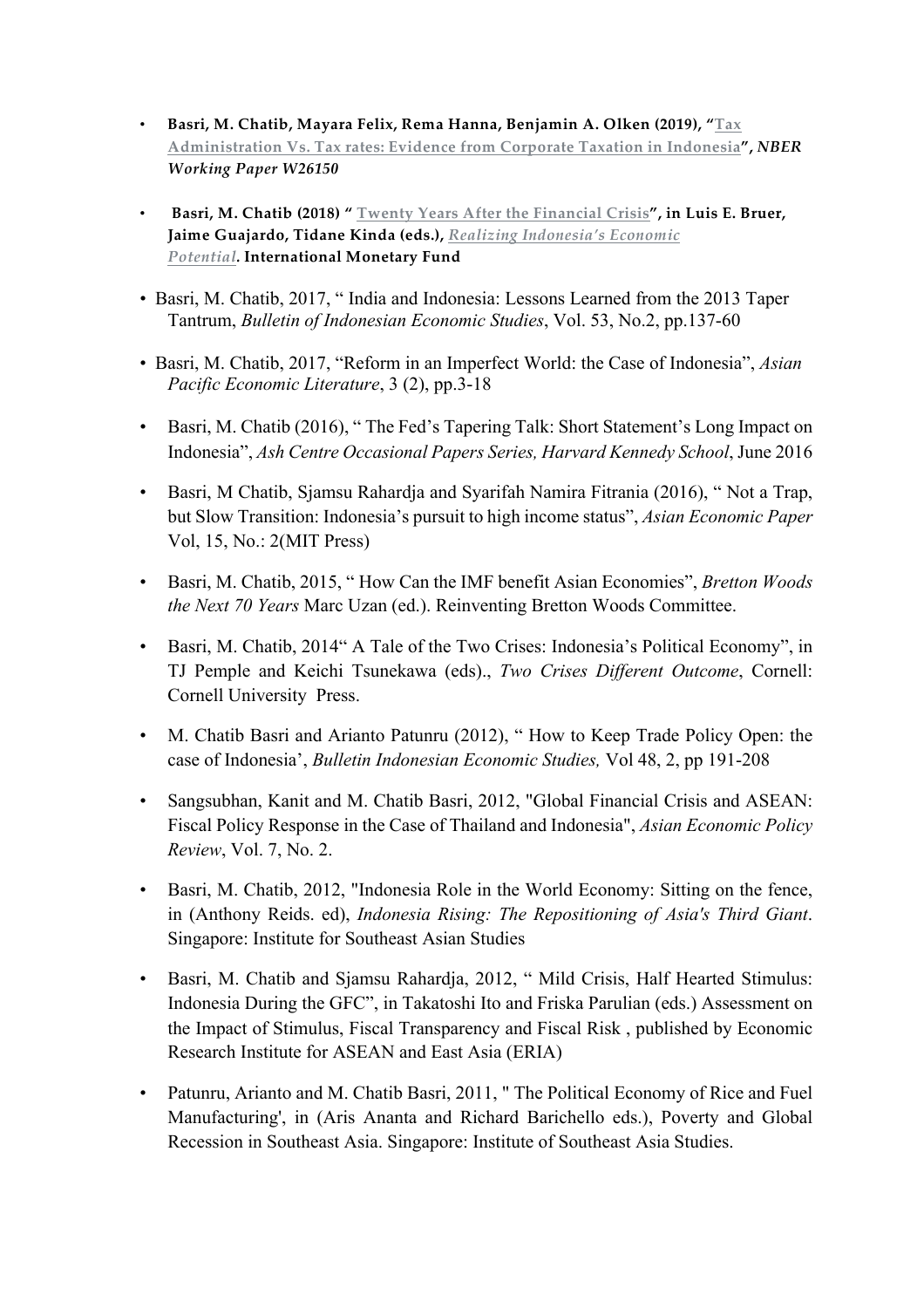- Basri, M. Chatib and Hal Hill, 2011, " Indonesian Growth Dynamics", *Asian Economic Policy Review* ,
- Basri, M. Chatib, Forthcoming, "Why World Exports Are Susceptible to the Economic Crisis – The Prevailing "Export Overshooting" Phenomenon Especially in Taiwan: a comment" in Takatoshi Ito and Andrew Rose (eds.), in A Pacific Rim Perspective on Financial Crisis, Chicago: University of Chicago Press and National Bureau of Economic Research
- Basri, M. Chatib, 2009 "Navigating Beyond Recovery: Trade Policy for an Archipelagic Country, the case of Indonesia", presented at 75th Anniversary Japanese Economic Association, Tokyo, 10 October 2009, will be published in Frontier of Modern Economics, edited by Masahisa Fujita
- Basri, M. Chatib, 2011, " Asia Pacific and Doha Round", in Richard Baldwin and Simon Evenett (eds.) Why World Leaders Must Resist the False Promise of Another Doha Delay, E-book Vox Eu (web: http://www.voxeu.org/index.php?q=node/6433)
- 2011, High Level Trade Expert Group ' The Doha Round: Setting a deadline, defining a final deal ' (The two co-chairs are Jagdish Bhagwati and Peter Sutherland. The other members are Richard Baldwin, K.Y. Amoako, Muhammad Chatib Basri, Eckart Guth, Jaime Serra, Subidey Togan and Jürgen Von Hagen)
- Basri, M. Chatib and Sjamsu Rahardja, 2011, " Managing Openness: Should Indonesia Say Goodbye to Strategy Facilitating Export?", in Mona Haddad and Ben Shepherd (eds.) Managing Openness: Trade and Outward-Oriented Growth After the Crisis, Washington DC: the World Bank.
- Basri, M. Chatib and Gustav Papanek, 2011, "Social Protection Policy in Indonesia", in Sri Wening Handayani (ed.), Enhancing Social Protection in Asia and the Pacific, the proceeding of the regional workshop. Manila: Asian Development Bank
- Basri, M. Chatib, 2010, "Lessening Pressure of Trade Protectionism by Diversifying Exports", in Kemal Dervis (ed.) Global Perspectives on the Seoul Summit, Think Tank 20, Washington DC: Brookings Institution
- Basri, M. Chatib, 2010, "The Impact of the Global Financial Crisis on the Economy of Southeast Asia: the case of Indonesia", in Saw Swee-Hock, (ed.) Managing Economic Crisis in Southeast Asia. Singapore: Institute for Southeast Asian Studies
- Basri, M. Chatib and Sjamsu Rahardja, 2010, " Indonesia Navigating Beyond Recovery: Growth Strategy for an Archipelagic Country", in Growth and Sustainability in Luiz de Mello (ed.) Brazil, China, India, Indonesia and South Africa. Paris, OECD. web:

http://www.oecd.org/document/2/0,3343,en\_2649\_34325\_45664962\_1\_1\_1\_1,00.htm l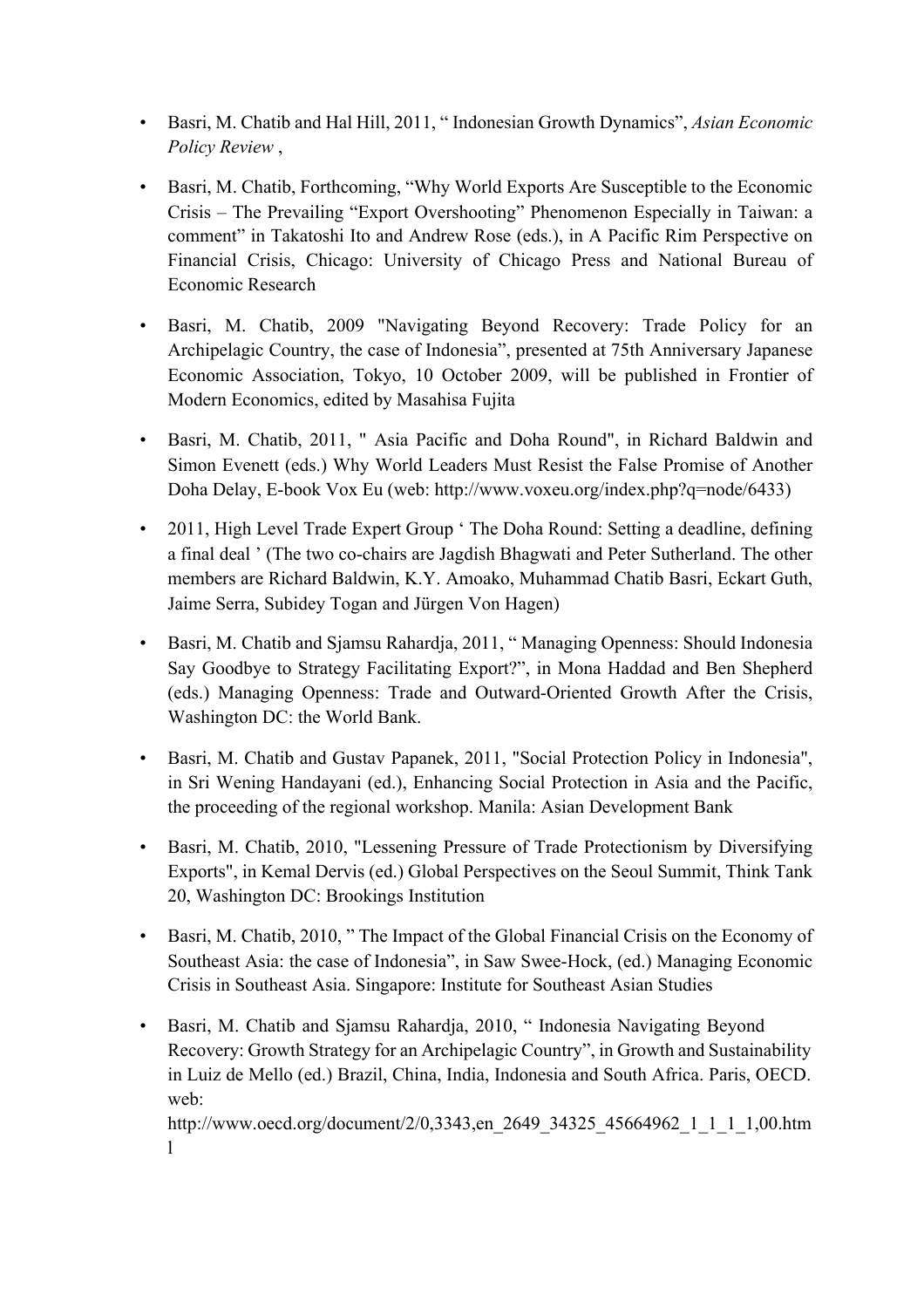- Basri, M. Chatib and Sjamsu Rahardja, 2010," The Indonesian Economy amidst the Global Crisis: Good Policy and Good Luck", ASEAN Economic Bulletin, Vol 27. No 1.
- Papanek, Gustav, M. Chatib Basri and Daniel M. Schydlowsky, 2010, "The Impact of The World Recession on Indonesia and an Appropriate Policy Response: Some Lesson for Asia", in Armin Bauer and Myo Thant (eds.) Poverty and Sustainable Development in Asia: Impacts and Responses to the Global Financial Crisis. Manila: The Asian Development Bank. web site http://www.adb.org/Documents/Events/2009/Poverty-Social-Development/labor-market-changes-in-indonesia-Basri-Papanek-paper.pdf)
- Basri, M. Chatib and Reza Y. Siregar, 2009 , "Navigating Policy Responses at the National Level in the Midst of the Global Financial Crisis: The Experience of Indonesia, Asian Economic Papers, Vol. 8 , No 3, (MIT Press).
- Basri, M. Chatib, 2009, "Automotive Manufacturing under alternative trade regimes: a study of technology capabilities in Indonesia and Malaysia: A comment", Asian Economic Papers, Vol. 8, No 1 (MIT Press)
- Basri, M. Chatib and Hal Hill, 2008, Indonesia Trade Policy Review 2007", World Economy, Vol. 31, 11,
- Basri, M. Chatib, 2008 "Pass-through of exchange rate to consumption prices: what has changed and why : A Comment in Takatoshi Ito and Andrew Rose (eds.), International Financial Issues around Pacific-Rim. Chicago: University of Chicago Press and National Bureau of Economic Research
- Basri, M. Chatib, 2008, "Cross-Border Acquistions and Target Firms' Performance: Evidence from Japanese Firm-Level Data: A Comment in Takatoshi Ito and Andrew Rose (eds.), International Financial Issues around Pacific-Rim. Chicago: University of Chicago Press and National Bureau of Economic Research
- Basri, M. Chatib and Arianto Patunru, 2006, " Survey of Recent Developments" in Bulletin of Indonesian Economic Studies, Vol. 42, No.3. 2006.
- Basri, M. Chatib, 2006, "Asia Pacific Economies and the Doha Development Agenda" in Hadi Soesastro and Christopher Findlay (eds.) Reshaping the Asia Pacific Economic Order . (co-author with Bijit Bora). Pacific Trade and Development Series.
- Soesastro, Hadi and M. Chatib Basri, 2005, "The Political Economy of Trade Policy in Indonesia, " ASEAN Economic Bulletin, vol. 22, 1
- Basri, M. Chatib, 2005, "Indonesia" in Pacific Economic Outlook, 2005-2006, Pacific Economic Cooperation Council
- Basri, M. Chatib, 2004, "Foreign Ownership and Productivity in the Indonesian Automobile Industry: Evidence from Establishment Data for 1990-1999 A Comment " in Takatoshi Ito and Andrew Rose (eds.) Productivity, East Asia Seminar on Economics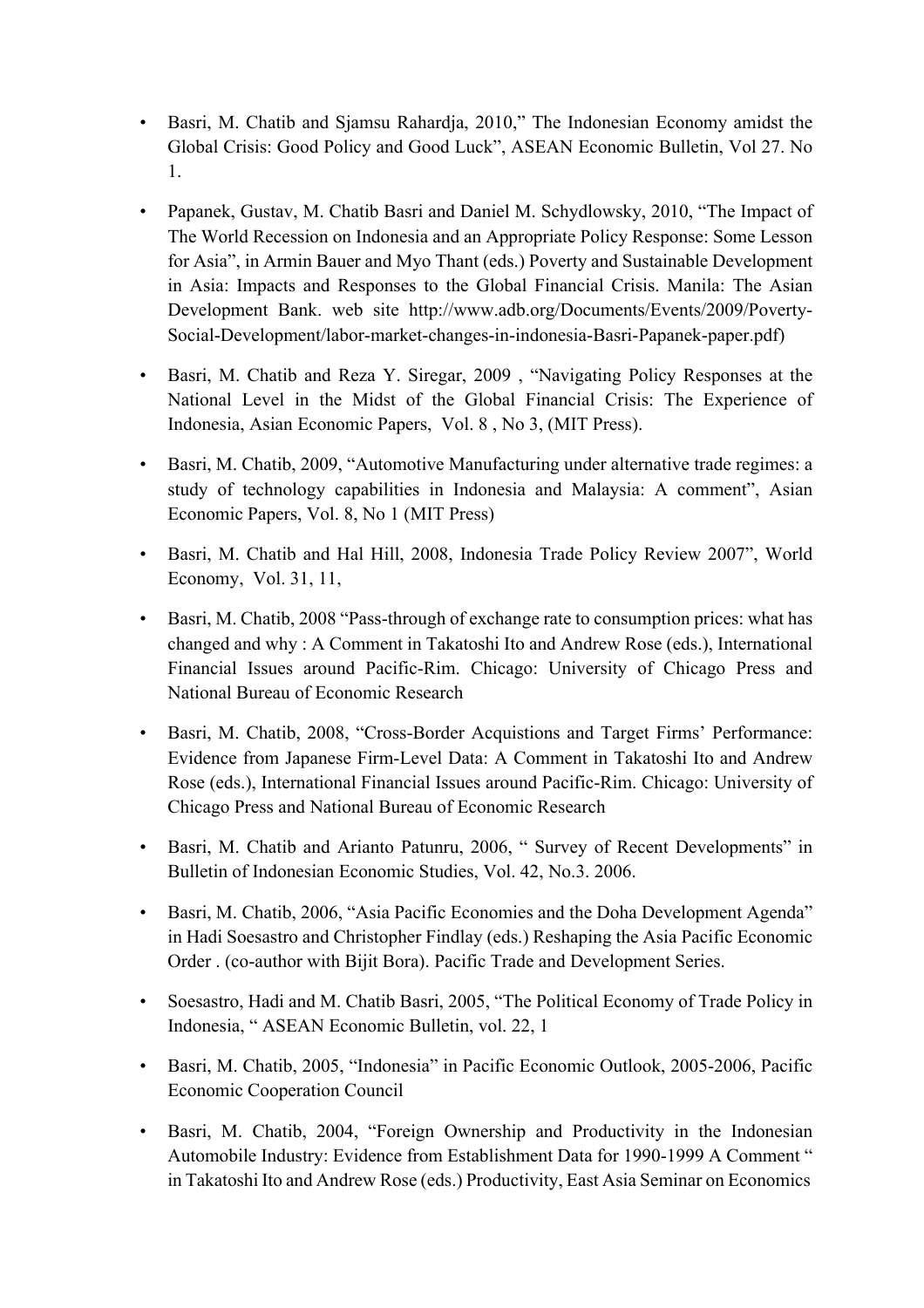Volume 13, Chicago: University of Chicago Press and National Bureau of Economic Research

- Basri, M. Chatib and Hal Hill, 2004, Ideas, Interests and Oil Prices: The Political Economy of Trade Reform During Soeharto's Indonesia, World Economy, Vol. 27, 5.
- Basri, M. Chatib and Pierre van der Eng (eds). 2004, 'Business in Indonesia: New Challenges, Old Problems', Institute of South East Asian Studies, Singapore.
- Basri, M. Chatib, 2004, After Five Years of Reformasi Ekonomi: What Next?, in M. Chatib Basri and Pierre van der Eng (eds) 'Business in Indonesia: New Challenges, Old Problems', Institute of South East Asian Studies, Singapore
- Basri, M. Chatib, 2004, "Indonesia" in Pacific Economic Outlook, 2003-2004, Pacific Economic Cooperation Council, (coordinator Christopher Findlay)
- Basri, M. Chatib, 2003, Economic Outlook 2003-2004 in "Regional Outlook : Southeast Asia 2003-2004', Institute of Southeast Asian Studies, Singapore
- Basri, M. Chatib and Hal Hill, 2003, "The Political Economy of Manufacturing Protection", in Mohamad Ikhsan, Hadi Susastro and Chris Manning (eds.) Indonesian Economy in the New Political Era: paper in honor of Prof. Mohammad Sadli, Jakarta: Kompas.
- Basri, M. Chatib, 2002, 'Indonesia's economic transformation pre and during the economic crisis' in Aris Ananta (ed.) The Indonesian Crisis: A Human Development Perspective. Singapore : Institute of South East Asian Studies, Singapore.
- Basri, M. Chatib, 2002, 'Why Trends of protection changed overtime in Indonesia, Institute of South East Asian Studies Working papers
- Basri, M. Chatib, 2001, 'The political economy of manufacturing protection in Indonesia: 1975-1995', unpublished Ph.D thesis, Australian National University, Canberra
- Aswicahyono, H, M. Chatib Basri and Hal Hill, 2000, 'Indonesia's automotive industry :how not to Industrialize ?' in Bulletin of Indonesian Economic Studies, Vol. 36, no 1.
- Basri, M. Chatib, 1999, 'The political economy of policy reform in Indonesia' in Arief Budiman and Barbara Hatley, Damien Kingsbury (eds) Reformasi : crisis and change in Indonesia, Melbourne : Monash Asia Institute, 1999
- Soesastro, Hadi and M. Chatib Basri, April, 1998 : "Survey of Recent Development", in Bulletin of Indonesian Economic Studies, Vol. 34, No 1
- Basri, M. Chatib, 1997, ' Relevansi teori perdagangan ekonomi tradisional dan teoriteori baru' ( The development of international trade trade theory) in M.Arsjad Anwar, Aris Ananta and Ari Kuncoro (eds.) Widjojo Nitisastro 70 tahun , Pembangunan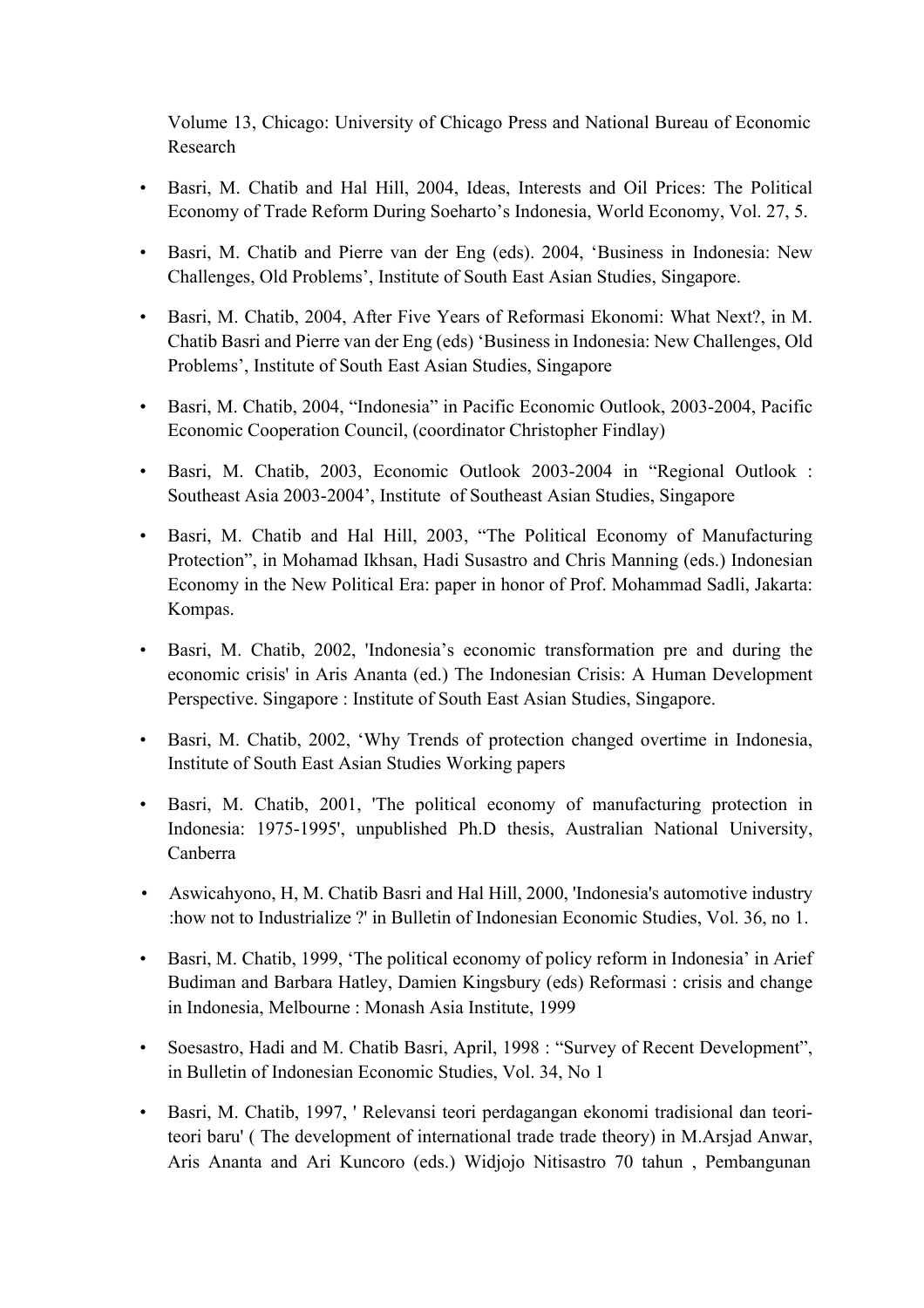Nasional: teori, kebijakan dan pelaksanaan ( 70 years Widjojo Nitisastro: essays in honour of Widjojo Nitisastro) Jakarta Fakultas Ekonomi Universitas Indonesia, 1997

- Basri, M. Chatib and Hal Hill, October, 1996 : "The Political Economy of Manufacturing Protection in LDCs : An Indonesia case study " co author with Hal Hill, Oxford Development Studies, Vol 24, No 3, 1996, United Kingdom
- Basri, M. Chatib, Dec, 1996: "Tinjauan Ekonomi Triwulanan" (Quarterly economic review) in Ekonomi Keuangan Indonesia, no 4, 1996
- Basri, M. Chatib, Januari, 1994 : "The Role of Inpres in reducing poverty " in M.Arsjad Anwar and Keiji Omura (eds) Local Government in Indonesia, Institute of Developing Economics, Tokyo
- Basri, M. Chatib, September, 1994 " The Political economy of economic policy in Indonesia" in Ekonomi Keuangan Indonesia, no 3, 1994
- Soesastro, Hadi, Mari Pangestu, Janis Y. Togashi. M.Chatib Basri and Ridwan A.C. Irawan October, 1993: " Trade the Futre Engine of Growth for Indonesia" with Hadi in Private Investment and Trade Opportunity, no 10. East West Centre, Hawaii.
- Articles in various magazines and newspapers i.e. Australian Financial Review, Bisnis Indonesia , D&R, Jurnal, Indikator, Kompas, Kontan, Media Indonesia, Panji, SWA , Tempo, Ummat, Warta Ekonomi etc.

# **WORKSHOP AND VISITING PROGRAM**

- Ash Centre Senior Fellow, Harvard Kennedy School, 2015- 2016
- Study group meeting organized by the International Economics Department of Chatham House, International Affairs and the Centre for International Governance Innovation (CIGI), at the Rockefeller Foundation Bellagio Centre, Lake Como, Italy, 8-12 March 2010 (for a special issue of International Affairs in May 2010)
- European Development Research Network (EUDN) Conference, Paris, December 7, 2009,
- Division of Economics, Research School of Pacific and Asian Studies, Australian National University, Canberra, September 2006
- Georgetown Leadership Seminar, Georgetown University, Washington, March 2005
- International Visitor Leadership Program, US State Department, May-June, 2005
- Emerging Market Forum, Templeton College, University of Oxford. United Kingdom, December 2005